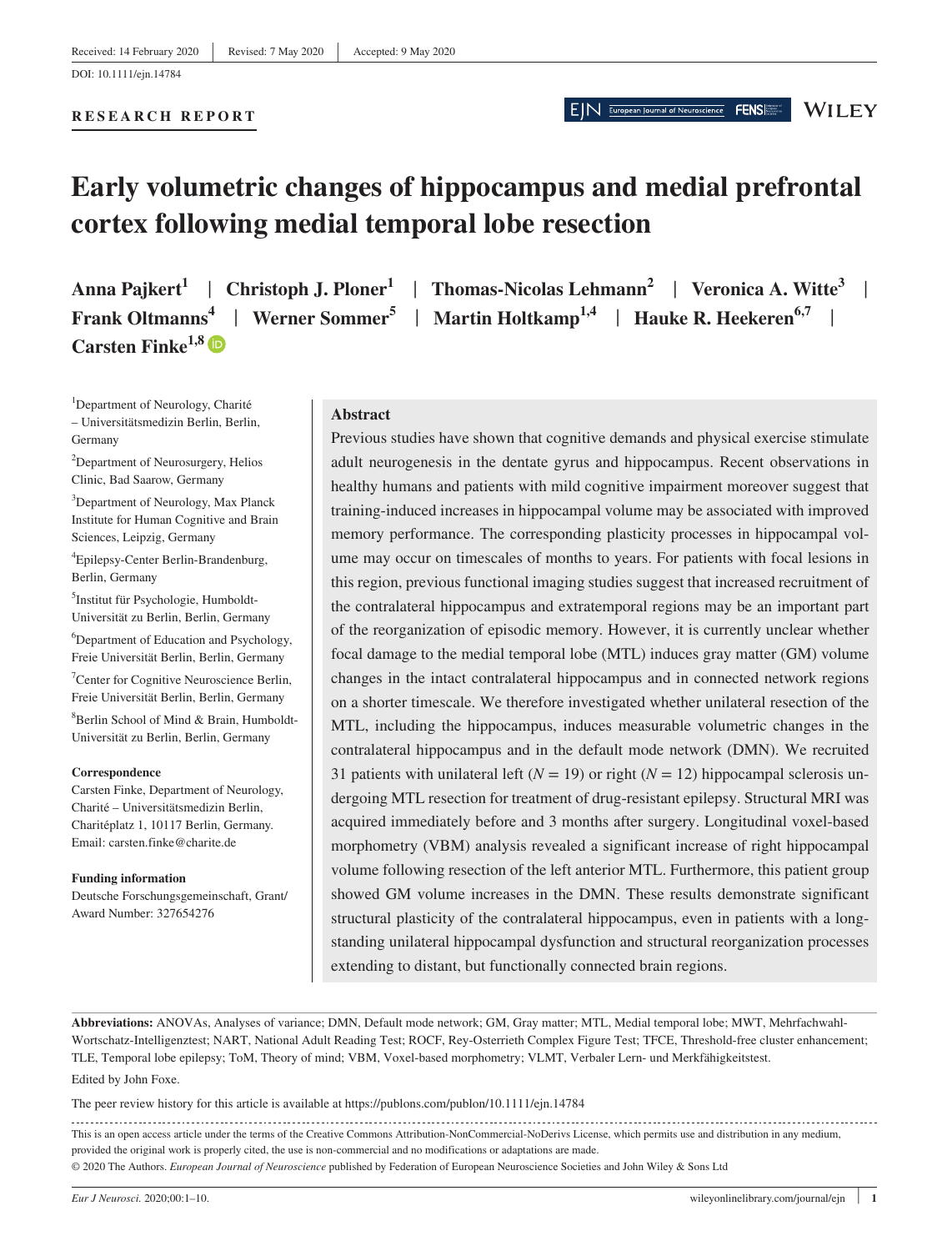### **KEYWORDS**

default mode network, hippocampus, medial prefrontal cortex, medial temporal lobe resection, plasticity

# **1** | **INTRODUCTION**

Due to its pivotal role for cognition, neuroplasticity of the hippocampus has received intense interest during the last few years. In healthy subjects, interventions such as cognitive training or physical exercise have been shown to induce hippocampal volume increases that correlate with improved cognitive performance (Fotuhi, Do, & Jack, 2012; Voss, Vivar, Kramer, & van Praag, 2013). Proposed mechanisms of these structural changes include neurogenesis, myelination, glial changes, and angiogenesis (Thomas et al., 2016; Voss et al., 2013; Zatorre, Fields, & Johansen-Berg, 2012). Recently, structural hippocampal plasticity has also been reported in patients with hippocampal disorders (Mufson et al., 2015). However, the temporal properties and extent of these structural changes in patients remain to be explored.

In healthy participants, the acquisition of navigational knowledge selectively increases GM volume in the posterior hippocampus, accompanied by improved visuospatial memory performance (Maguire et al., 2000; Woollett & Maguire, 2011). Similar increases of hippocampal volume were found following virtual navigation training (Kühn, Gleich, Lorenz, Lindenberger, & Gallinat, 2014) or following the acquisition of abstract information (Draganski et al., 2006). Furthermore, aerobic exercise has been shown to increase anterior hippocampal volume in healthy older adults, correlating with improved spatial memory (Duzel, Van Praag, & Sendtner, 2016; Erickson et al., 2011). Training-induced hippocampal plasticity has been observed at different timescales—ranging from several weeks (Thomas et al., 2016) to months (Draganski et al., 2006) and even years of regular exercise (Erickson et al., 2011; Woollett & Maguire, 2011), while others found microstructural changes of the hippocampus already two hours after visuospatial memory training (Sagi et al., 2012; Tavor, Hofstetter, & Assaf, 2013). Longitudinal analyses moreover revealed that structural hippocampal changes may be both transient (Thomas et al., 2016) and permanent, even after cessation of training (Draganski et al., 2006).

Hippocampal plasticity can also be observed in neurological and psychiatric disorders. In patients with schizophrenia, aerobic training was associated with increased hippocampal volume and improved memory performance (Pajonk et al., 2010). Compensatory hippocampal plasticity was also found in patients with mild cognitive impairment and in early stages of Alzheimer's disease (Rosen, Sugiura, Kramer, Whitfield-Gabrieli, & Gabrieli, 2011; ten Brinke et al., 2015). In patients with hippocampal sclerosis, efficient functional network reorganization has been observed (Bettus et al., 2009; Bonelli et al., 2010; Finke, Bruehl, Düzel, Heekeren, & Ploner, 2013; Sidhu et al., 2013). Following unilateral resection of a sclerotic anterior hippocampus, memory performance depended on functional compensation by the posterior hippocampal remnant as well as by the intact contralateral hippocampus (Bonelli et al., 2013; Sidhu et al., 2016; Stretton et al., 2014).

The hippocampus is furthermore associated with the DMN, a large-scale functional brain network related to self-referential processing, including episodic memory and theory of mind supported by distinct DMN subnetworks (Buckner, Andrews-Hanna, & Schacter, 2008; Peer et al., 2015; Braga & Buckner, 2017; DiNicola, Braga, & Buckner, 2020). Previous studies in patients with hippocampal damage have shown relevant functional alterations of DMN core regions in association with impaired memory performance, including reduced functional connectivity between the hippocampus and the medial prefrontal cortex, reduced functional connectivity within the DMN, and decreased activation of the DMN regions during the performance of memory tasks (Addis, Moscovitch, & McAndrews, 2007; Finke, Kopp, et al., 2013; Heine et al., 2018; Voets et al., 2012).

Here, we investigated short-term structural plasticity following acute unilateral MTL damage. Patients undergoing MTL resection due to drug-resistant focal epilepsy were studied before and after surgery using VBM (3 months after surgery) and neuropsychological assessment (12 months after surgery). We aimed to study postsurgical volumetric changes in the contralesional hippocampus and to explore associated structural changes in the DMN.

# **2** | **METHODS**

# **2.1** | **Patients**

Thirty-one patients with histologically verified unilateral hippocampal sclerosis (left, 19 patients; right, 12 patients) and pharmacologically intractable temporal lobe epilepsy (TLE) were recruited from the Epilepsy-Center Berlin-Brandenburg (Table 1). All patients underwent combined temporal pole resection with amygdalohippocampectomy  $(TPR + \text{resection}$  (Helmstaedter et al., 2008)). Only patients without any further structural brain damage were included. The seizure focus was determined according to a standard clinical protocol using long-term video-EEG monitoring, structural MRI, and neuropsychological testing. Patients with left- and right-sided resections did not differ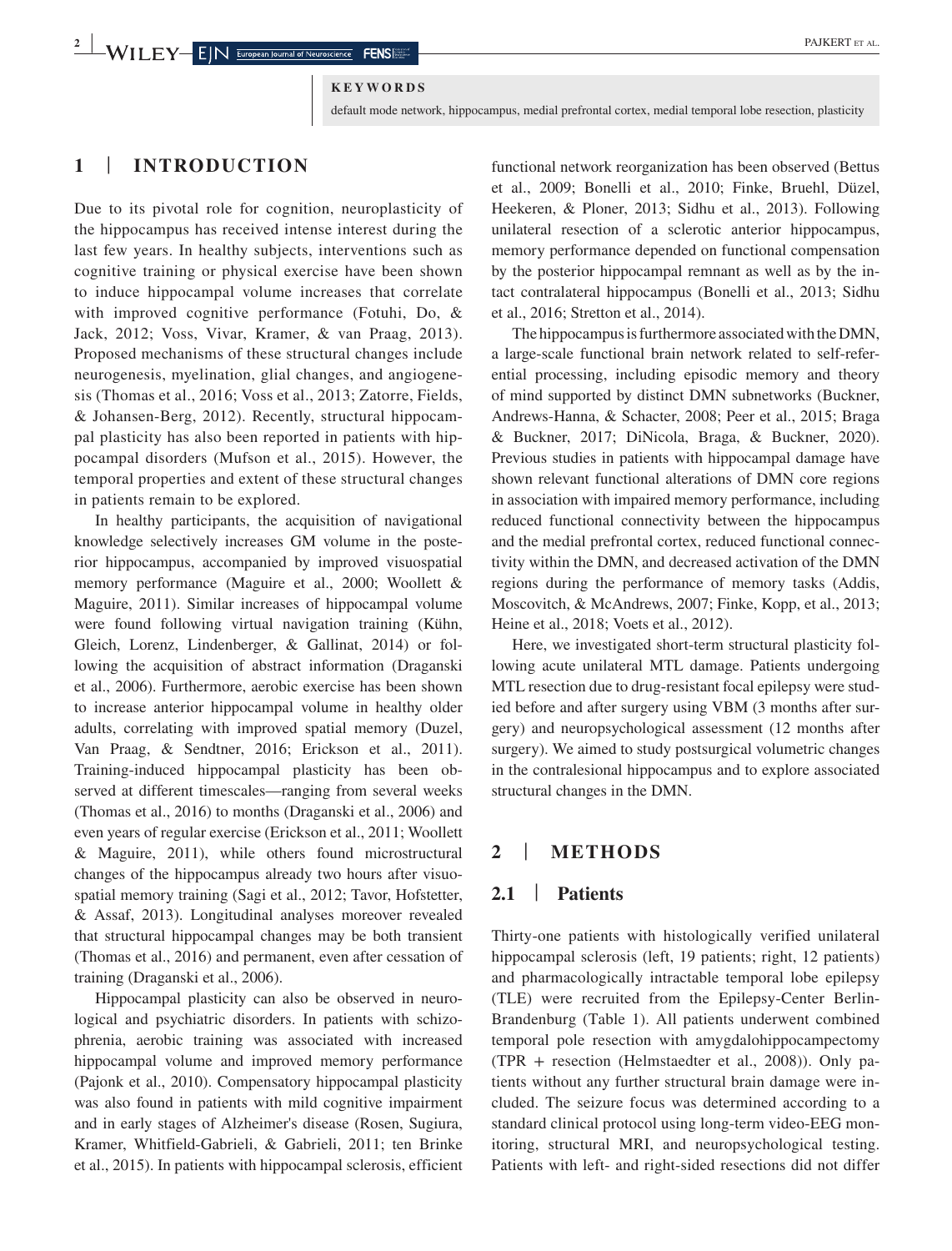### **TABLE 1** Patient data

|                                                               |                                           | <b>I</b> CITO ISSUE<br>* * 1 1 1 1 1       |                           |
|---------------------------------------------------------------|-------------------------------------------|--------------------------------------------|---------------------------|
|                                                               | <b>Left-sided resection</b><br>$(N = 19)$ | <b>Right-sided resection</b><br>$(N = 12)$ | $\boldsymbol{p}$<br>value |
| Age (y, mean $\pm SD$ )                                       | $38.3 \pm 10.4$                           | $38.4 \pm 16.1$                            | $> 0^a$                   |
| Sex (F/M)                                                     | 12/7                                      | 7/5                                        | $> 0.8^{\rm b}$           |
| Age at disease onset (y,<br>mean $\pm SD$ )                   | $14.1 \pm 12.5$                           | $13.8 \pm 12.7$                            | $> 0^a$                   |
| Preoperative IQ $(\pm SD)$                                    | $103 \pm 17$                              | $102 \pm 14$                               | $> 0.8^{\mathrm{a}}$      |
| Time between pre-op<br>and post-op MRI (m,<br>mean $\pm SD$ ) | $3.5 \pm 1.1$                             | $3.7 \pm 1.5$                              | $> 0.6^{\circ}$           |
| Hippocampal sclerosis                                         |                                           |                                            |                           |
| Wyler grade 1                                                 | 3(16%)                                    | 1(8%)                                      | $> 0.3^{\circ}$           |
| Wyler grade 2                                                 | $2(11\%)$                                 | 2(17%)                                     |                           |
| Wyler grade 3                                                 | 10(52%)                                   | 3(25%)                                     |                           |
| Wyler grade 4                                                 | 4(21%)                                    | $6(50\%)$                                  |                           |
| Lesion volume $\text{mm}^3$ ,<br>mean $\pm SD$ )              | $5,095 \pm 1,361$                         | $5,335 \pm 1,491$                          | $> 0^a$                   |

a *t-*test (2-tailed).

<sup>b</sup>chi-square test.

c Mann–Whitney *U* test.

significantly with respect to age at resection, age at seizure onset, disease duration, and severity of hippocampal sclerosis (Table 1). Handedness was determined using a standard questionnaire (Oldfield, 1971). One patient from the right-resected group (8.3%) and two patients from the leftresected group (10.5%) were left-handed. All patients received antiepileptic medication (Table S1). All participants gave written informed consent. The study was approved by the Ethics Committee of Charité—Universitätsmedizin Berlin.

## **2.2** | **Neuropsychological assessment**

All patients underwent neuropsychological assessment as part of a standard pre- and postoperative evaluation procedure. Neuropsychological testing was conducted  $5 \pm 3.7$ and  $7 \pm 3.6$  months before surgery in the left- and rightresected groups, respectively (*t*-test,  $t_{29} = -1.5$ ;  $p = .14$ ). The postsurgical data were collected  $12.2 \pm 1.1$  and  $11.5 \pm 0.7$  months after resection in the left- and rightresected group, respectively (*t*-test,  $t_{29} = 1.8$ ;  $p = .08$ ). Verbal and visuospatial episodic memory were tested using a German adaptation of the Rey Auditory Verbal Learning Test (*Verbaler Lern- und Merkfähigkeitstest*, VLMT; Helmstaedter, Lendt, & Lux, 2000) and the Rey-Osterrieth Complex Figure Test (ROCF; Shin, Park, Park, Seol, & Kwon, 2006). Crystalline intelligence was assessed before surgery using the multiple-choice vocabulary intelligence test (*Mehrfachwahl-Wortschatz-Intelligenztest*, MWT), a German equivalent to the National Adult Reading Test (NART; Lehrl, 2005).

# **2.3** | **Statistical analysis of demographic and neuropsychological data**

Statistical analyses were performed using PASW Statistics 18.0 (IBM). We used unpaired *t-*tests for comparisons of demographic and clinical data between patient groups. Group differences in memory performance between both patient groups were assessed using mixed design analyses of variance (ANOVAs) with "group" as between-subjects factor and repeated measures on "time point" of assessment. ANOVAs were conducted separately for verbal and visuospatial memory with Bonferroni correction for multiple comparisons. As a post hoc test, the Bonferroni test was used.

## **2.4** | **MRI acquisition**

MRI data were acquired on a 1.5T Philips Gyroscan NT Intera scanner using a T1-weighted 3D MPRAGE sequence (matrix =  $256 \times 256$ ; voxel size  $1 \times 1 \times 1$  mm; number of slices: 190; TR 15 ms; TE 5.4 ms). The first MRI session was conducted  $3.4 \pm 5.5$  and  $2.1 \pm 3.8$  days before surgery in the left- and right-resected group, respectively (*t*-test,  $t_{29} = 0.71$ ;  $p = .48$ ). The second MRI scan was acquired 101  $\pm$  34 and  $108.5 \pm 45$  days postoperatively in the left- and right-resected patients, respectively (*t*-test,  $t_{29} = -0.53$ ;  $p = .6$ ).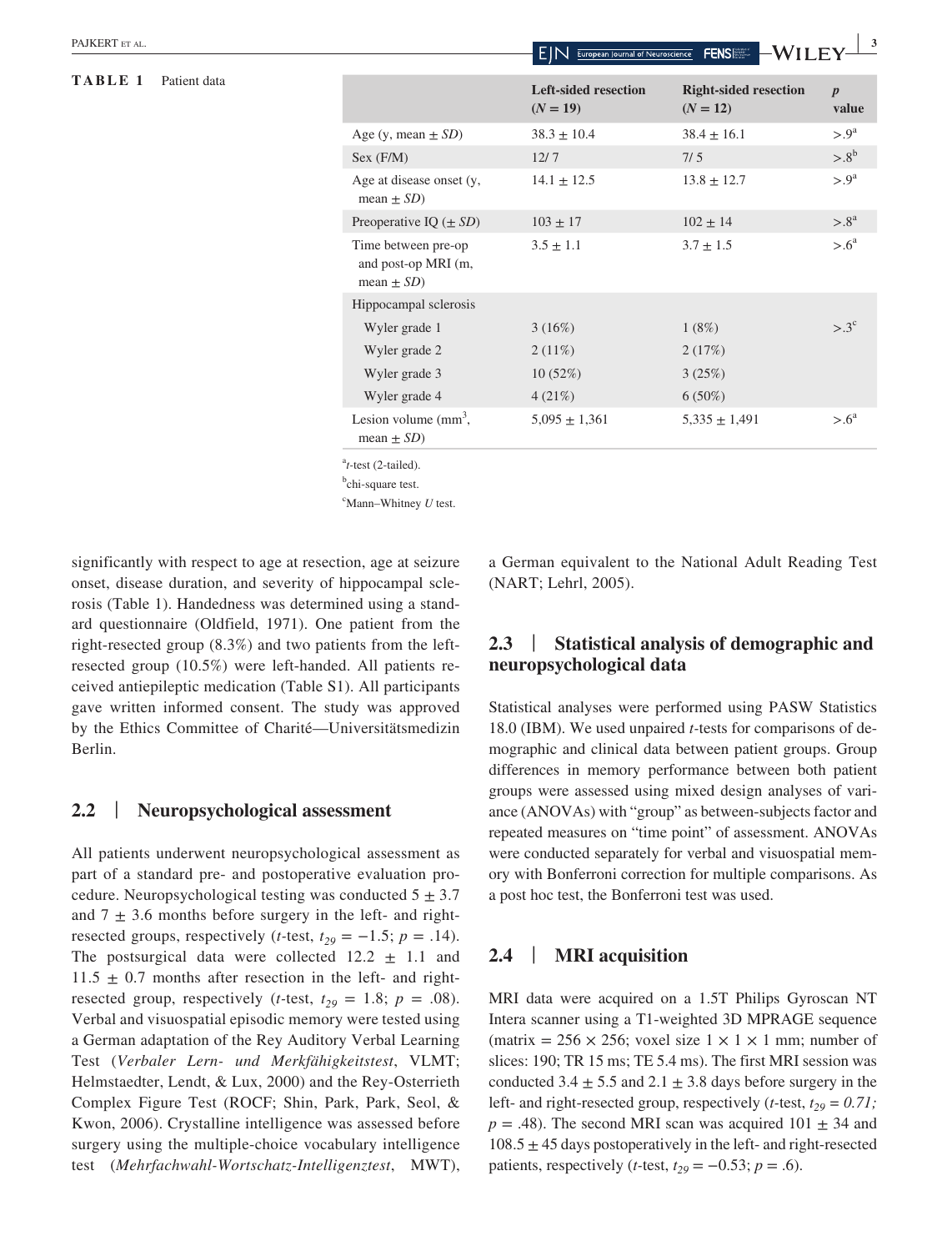# **4 WILEY** EIN European Journal of Neuroscience **FENS**

# **2.5** | **Lesion analysis**

Postsurgical lesions were manually outlined on each coronal slice of the individual MPRAGE images using MRIcron [\(www.mricro.com/mricron;](http://www.mricro.com/mricron) Rorden, Karnath, & Bonilha, 2007). Individual lesion shapes and MPRAGE images were then spatially normalized to the MNI brain template using the unified segmentation and normalization approach provided with SPM8 [\(www.fil.ion.ucl.ac.uk/spm\)](http://www.fil.ion.ucl.ac.uk/spm). Lesion overlap analysis revealed similar lesion extent for patients with left- and right-sided resection with lesions of the anterior hippocampus, amygdala, entorhinal cortex, parts of perirhinal cortex in all patients, and additional damage to parahippocampal and inferotemporal cortex in some patients (Figure 1). The lesion volume was not significantly different between the two patient groups (left,  $5,095 \pm 1,361$ ; right,  $5,335 \pm 1,491 \text{ mm}^3$ , *t*-test,  $t_{29} = -0.45$ ;  $p = .66$ ).

# **2.6** | **VBM analysis**

Longitudinal VBM analysis followed the procedure described by Douaud et al. (2009), using FSL-VBM 5.0 (FMRIB's Software Library, <https://fsl.fmrib.ox.ac.uk/fsl/>). All outputs were carefully checked after each processing stage. First, T1 weighted images were preprocessed to remove all non-brain matter (BET; Smith, 2002) and segmented into GM probability maps using FSL FAST (Zhang, Brady, & Smith, 2001). Then, a halfway rigid-body transformation was determined

between the two anatomical brain images (pre- and postoperative), applied to register both images to that halfway space and averaged to build a subject-specific template. Next, the subject-specific templates were registered to a standard MNI152 brain image using affine and non-linear transformations and averaged to build a study-specific template (Andersson, Jenkinson, & Smith, 2007). Then, all subject-specific halfway templates were non-linearly registered using FSL FNIRT onto the study-specific template. The native GM images were coregistered to the subject- and study-specific templates using a combined transformation and modulated by the Jacobian determinant to correct for local expansion (or contraction) due to the non-linear component of the spatial transformation. To obtain a better distribution of GM probability values across voxels, images were smoothed with an isotropic Gaussian kernel with a sigma of 2 mm. Changes in contralateral temporal lobe GM density, measured using the modulated GM probability values voxel-by-voxel in that region, were assessed using difference maps. These maps were created by subtracting the preoperative scan from the postoperative scan separately for each subject. One-sample *t-*tests with permutation-based non-parametric significance testing (10,000 permutations) with the threshold-free cluster enhancement (TFCE) option (Winkler, Ridgway, Webster, Smith, & Nichols, 2014) were used to assess longitudinal changes. These analyses were conducted for the left- and right-resected patients separately. For both groups, the contralateral hippocampus was defined as region of interest based on the probabilistic Harvard-Oxford Structural Atlas (threshold at 50%). For the DMN analysis,



**FIGURE 1** Lesion overlap analysis in patients with right (a) and left-sided (b) resection. The colour bar indicates the number of patients with a lesion in a particular voxel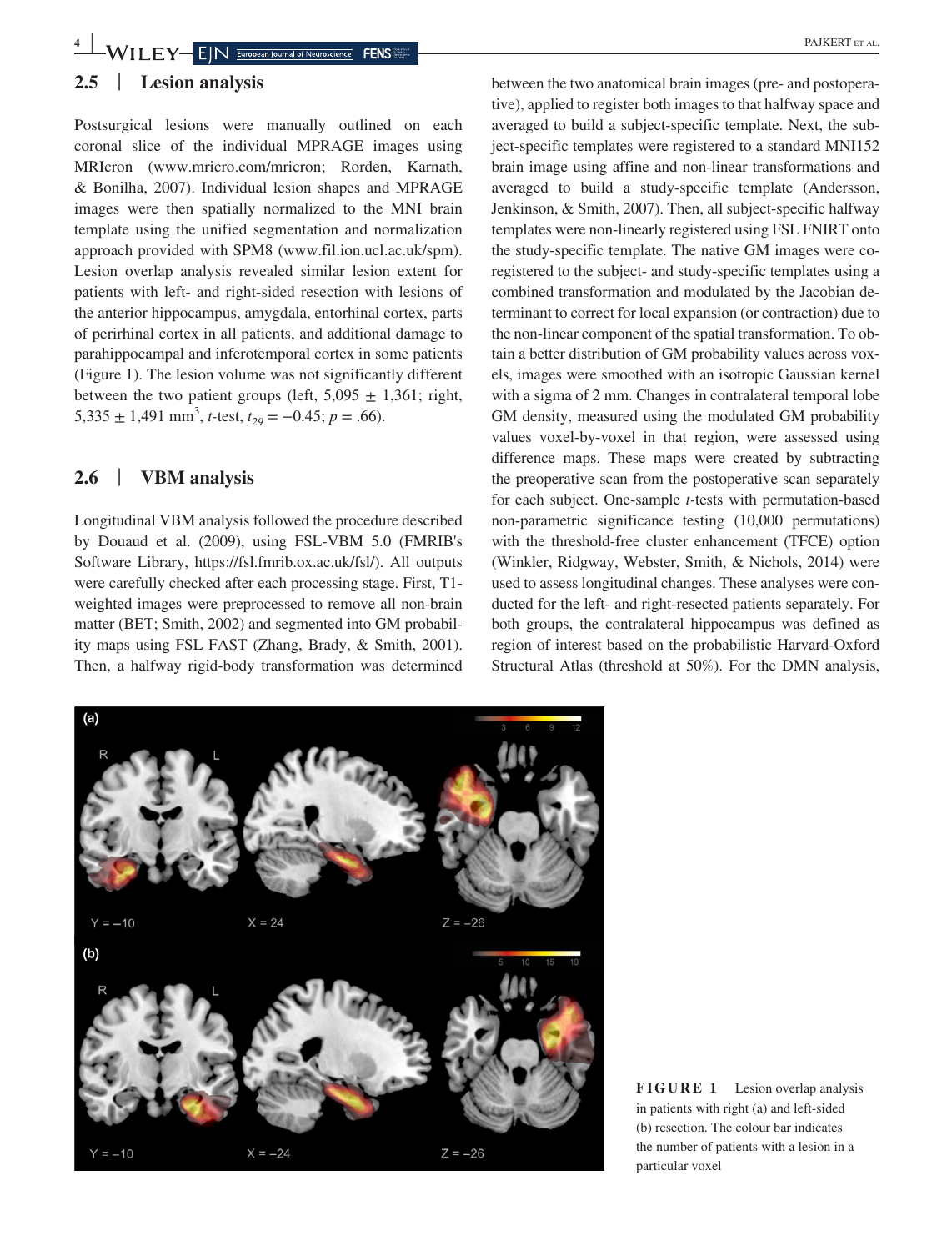a mask by Shirer, Ryali, Rykhlevskaia, Menon, and Greicius (2012) was used. For correlation analyses, the difference between pre- and postoperative structural images was calculated and correlated with memory performance using a continuous covariate interaction.

# **3** | **RESULTS**

### **3.1** | **Neuropsychological assessment**

Patients with left- and right-sided resection did not differ in demographic and disease-related variables (Table 1). Patients with left-sided pathology showed significantly better visuospatial memory performance compared to patients with rightsided pathology (ROCF, main effect;  $F_{1,29} = 10.22$ ,  $p = .003$ ,  $\eta$ 2 = 0.261; Table 2). Conversely, patients with right-sided pathology performed significantly better in the verbal memory test compared to patients with left-sided pathology (VLMT, main effect;  $F_{1,29} = 5.3$ ,  $p = .03$ ,  $p = 0.154$ ). No interactions between patient group and time of testing were found for visuospatial and verbal memory performance (ROCF,  $F_{1,29} = 1.05$ ,  $p = .314$ ,  $\eta$ 2=0.035; VLMT,  $F_{1,29} = 0.435$ ,  $p = .515$ ,  $p = 0.015$ ).

# **3.2** | **Longitudinal GM changes in the hippocampus and the DMN**

Following left-sided resections, a region in the right hippocampus homologous to the resected area showed a significant increase in GM volume ( $p < .05$ ; Figure 2). In addition, a GM volume increase was observed in the left medial prefrontal cortex in patients with left-sided resection (Figure 3). No significant volume change was observed in patients with right-sided resections. No correlations between the observed volume changes and memory performance were found.

# **4** | **DISCUSSION**

The present longitudinal study investigated early structural plasticity of the hippocampus following contralateral anterior temporal lobe resections. In patients with left-sided resections, a significant increase in the contralateral hippocampal volume was observed. Furthermore, we observed GM volume increases in the medial prefrontal cortex—a core region of the DMN—in patients with resection of the left temporal lobe.

Although lesion studies over the last decade have repeatedly investigated reorganization processes following temporal lobe resections, their temporal properties and behavioral significance are still a matter of debate (Bonelli et al., 2010; Figueiredo et al., 2008; Powell et al., 2007; Richardson, Strange, Duncan, & Dolan, 2003; Stretton et al., 2013). Nonetheless, previous findings have shown that adult patients with TLE suffer from memory decline for several months after surgery (Gleissner, Sassen, Schramm, Elger, & Helmstaedter, 2005; Sidhu et al., 2015, 2016) and that these deficits may be persistent (Gleissner, Helmstaedter, Schramm, & Elger, 2004; Rausch et al., 2003). In the present study, we observed similar patterns of longitudinal memory performance in both patient groups. Postoperatively, left-resected patients had declined in verbal memory but improved in visuospatial memory as compared to the preoperative test. A reverse pattern was found in the right-resected group. After surgery, these patients scored worse in the visuospatial but improved in the verbal memory assessment. These findings are in line with previous observations showing decline in verbal memory performance following left temporal lobe resection and decline in visual memory after right-sided resection (Gleissner et al., 2005; Sidhu et al., 2016).

Neuroplasticity of the hippocampus following cognitive training or aerobic exercise has been demonstrated in various studies in healthy participants (Draganski et al., 2006; Erickson et al., 2011; Kühn et al., 2014; Maguire et al., 2000;

|  |  | TABLE 2 |  | Memory performance |  |
|--|--|---------|--|--------------------|--|
|--|--|---------|--|--------------------|--|

|                                                              | <b>Left-sided resection</b><br>$(N = 19)$ | <b>Right-sided resection</b><br>$(N = 12)$ | $\boldsymbol{p}$<br>value |
|--------------------------------------------------------------|-------------------------------------------|--------------------------------------------|---------------------------|
| Verbal memory                                                |                                           |                                            |                           |
| Delayed recall preoperative<br>(Test score, mean $\pm SD$ )  | $8.4 + 3.3$                               | $10.8 + 4$                                 | .029 <sup>a</sup>         |
| Delayed recall postoperative<br>(Test score, mean $\pm SD$ ) | $8 + 3.6$                                 | $11 + 3$                                   | $.515^b$                  |
| Visuospatial memory                                          |                                           |                                            |                           |
| Delayed recall preoperative<br>(Test score, mean $\pm SD$ )  | $36.7 + 8.8$                              | $27.3 + 14.7$                              | .003 <sup>a</sup>         |
| Delayed recall postoperative<br>(Test score, mean $\pm SD$ ) | $38.9 + 11.5$                             | $24.8 + 12.9$                              | $314^{b}$                 |

a Repeated ANOVA: Between-subject.

<sup>b</sup>Repeated ANOVA: Interaction: Testing time × Lesion side.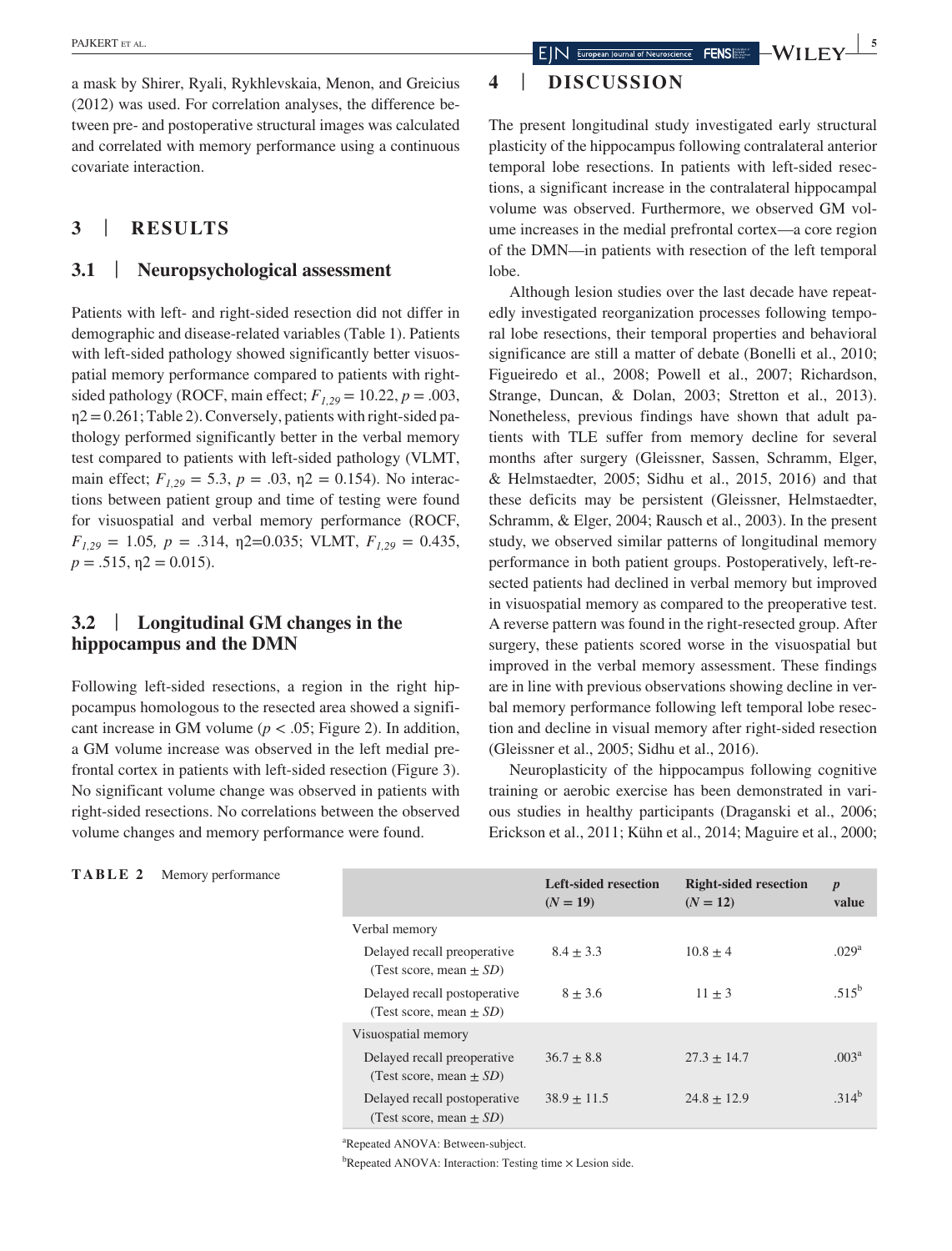

**FIGURE 2** Increase of right hippocampal volume following left-sided anterior MTL resection



**FIGURE 3** Gray volume increase in left medial prefrontal cortex following leftsided anterior MTL resection

Sagi et al., 2012; Tavor et al., 2013; Thomas et al., 2016; Woollett & Maguire, 2011), but also in patients with hippocampal dysfunction (Bettus et al., 2009; Bonelli et al., 2010; Das et al., 2009; Mufson et al., 2015). For example, longitudinal studies have shown that memory performance in patients with hippocampal sclerosis and TLE undergoing anterior temporal lobe resection can be compensated by increased activation of the contralateral hippocampus as well as the ipsilateral hippocampal remnant (Bonelli et al., 2013; Finke, Bruehl, et al., 2013; Sidhu et al., 2016; Stretton et al., 2014). These functional changes were observed already three months after surgery, with further reorganization 12 months postoperatively (Sidhu et al., 2016; Stretton et al., 2014). Here, we show that postlesional adaptive processes extend beyond functional network reorganization and also include significant structural changes that operate on a short timescale. Interestingly, structural variations have been suggested to drive functional connectivity alterations in patients with TLE (Voets et al., 2012); therefore, the observed hippocampal volume increase might contribute to the postsurgical normalization of functional network alterations in these patients (Sidhu et al., 2016; Stretton et al., 2014).

The present findings highlight the relevance of pre- and postoperative temporal dynamics for hippocampal plasticity in patients with anterior temporal lobe resections. For example, Braun et al. (2008) compared two patient groups with similar surgical lesions to the right MTL, but different

preoperative disease courses. Patients suffering from hippocampal sclerosis, which develops early in life, performed on the same level as controls in a non-verbal associative memory task. By contrast, patients operated due to benign tumors had a significantly shorter preoperative disease duration and showed degraded memory performance. These findings indicate successful memory reorganization following long-standing hippocampal damage. Moreover, Finke, Bruehl, et al. (2013) reported that activity in the contralateral hippocampus after partial temporal lobe resection in patients with hippocampal sclerosis correlated positively with memory performance, whereas no such link between hippocampal activity and memory performance was observed in patients operated due to benign tumor with short preoperative disease duration. Patients with hippocampal sclerosis, compared to tumor patients, showed increased activity in neocortical areas in dorsolateral prefrontal cortex and posterior parietal cortex. In contrast, early onset of seizures and prolonged disease duration were associated with reduced ipsilateral temporal lobe network connectivity that was in turn associated with naming deficits in patients with temporal lobe epilepsy (Trimmel et al., 2018). In addition to such long-standing preoperative plasticity processes, our results and previous studies (Gleissner et al., 2005; Sidhu et al., 2016; Stretton et al., 2014) show that structural postoperative reorganization can occur on a much shorter timescale, that is, 3–12 months after anterior temporal lobe resection.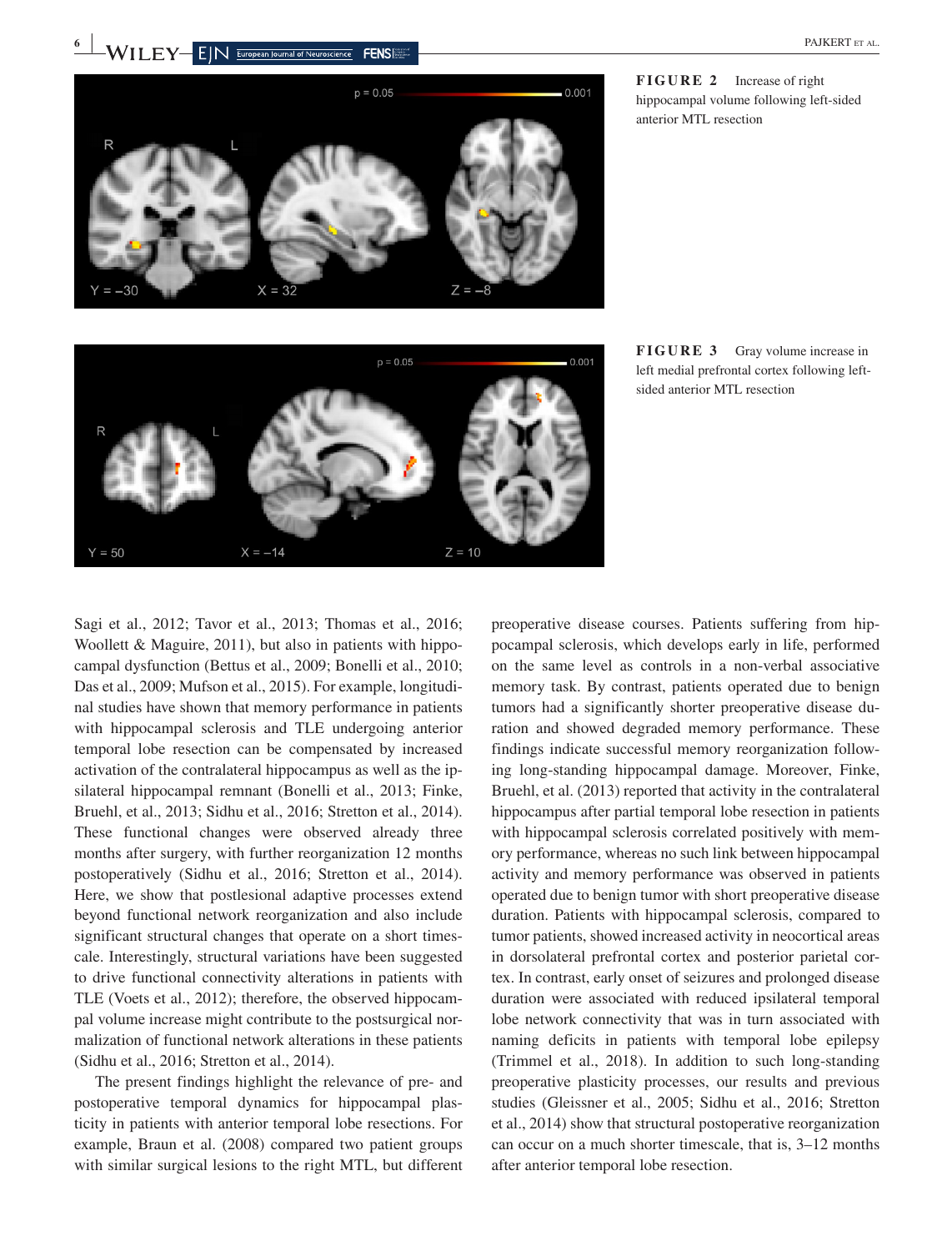The hippocampus is associated with the DMN, a functional brain network involved in self-referential processing, including theory of mind (ToM) and episodic memory (Andrews-Hanna, Reidler, Sepulcre, Poulin, & Buckner, 2010; DiNicola et al., 2020). Consequently, a variety of structural and functional alterations have been observed in core regions of the DMN in patients with hippocampal dysfunction. Structural analyses in patients with unilateral hippocampal sclerosis found progressive atrophy that included core regions of the DMN, that is, medial prefrontal cortex, retrosplenial cortex, precuneus, posterior inferior parietal lobe, and lateral temporal cortex (Bernhardt, Bernasconi, Concha, & Bernasconi, 2010; Bernhardt, Hong, Bernasconi, & Bernasconi, 2013; Frings, Schulze-Bonhage, Spreer, & Wagner, 2009; Keller & Roberts, 2008). Functional connectivity analyses frequently observed reduced connectivity between the hippocampus and DMN regions in patients with hippocampal damage such as hippocampal sclerosis (Frings et al., 2009; Liao et al., 2011; Voets et al., 2012) and autoimmune encephalitis (Esfahani-Bayerl, Finke, Kopp, Moon, & Ploner, 2019; Finke, Kopp, et al., 2013). Further studies in these patient groups reported increased functional connectivity between the hippocampus and DMN regions that was associated with better memory performance, suggesting compensatory processes (Bettus et al., 2009; Heine et al., 2018). Here, we found a significant GM volume increase in the ipsilateral medial prefrontal cortex following left-sided resection. This finding indicates that structural reorganization processes can extend beyond contralateral homologous areas and include other functionally connected brain regions. Recent within-individual analyses have moreover shown that the DMN comprises two distinct subnetworks: network A coupled with the posterior parahippocampal cortex and preferentially recruited for episodic memory tasks and network B linked to the temporoparietal junction and recruited for tasks requiring ToM (Braga & Buckner, 2017; Braga, Van Dijk, Polimeni, Eldaief, & Buckner, 2019; DiNicola et al., 2020). Interestingly, the GM increase in medial prefrontal cortex observed in patients with left-sided resection overlaps well with medial prefrontal cortex parts of the proposed network A that is linked to episodic memory (Braga & Buckner, 2017; Braga et al., 2019). Moreover, a similar region within the medial prefrontal cortex was identified as part of the human memory circuit using lesion network analysis in a sample of patients with amnesia due to stroke-associated brain lesions (Ferguson et al., 2019). These latter findings further support the notion that the here observed medial prefrontal cortex GM increase is linked to episodic memory processing and could contribute to an improvement of memory performance.

Limitations of the current study include the relatively low overall sample size and the uneven distribution of patients with left-sided resection  $(n = 19)$  and right-sided resection

 $(n = 12)$ . Although demographic and clinical parameters did not differ between groups, structural changes in the hippocampus and the DMN were only observed in left-resected patients. It is conceivable that the absence of statistically significant volume increases in the left hippocampus or in DMN regions in patients with right-sided resection is due to the lower sample size of this group. Alternatively, these findings could indicate differences in the reorganization process between right- and left-sided TLE. This latter hypothesis would be in line with findings highlighting the differential neuroanatomy of the left and right MTL (Nobis et al., 2019), which might extend to structural reorganization processes (Bonelli et al., 2013; Gleissner, Helmstaedter, & Elger, 2002; Gleissner et al., 2004). To further address this question, studies with larger samples sizes and a balanced distribution of left- and right-resected patients are required.

Anterior temporal lobe resection is a successful treatment for patients with drug-resistant focal epilepsy (Engel, 2012; Wiebe, Blume, Girvin, & Eliasziw, 2001), leaving 50% of patients seizure-free for at least 10 years (De Tisi et al., 2011). Here, we show that temporal lobe resection triggers a cascade of postsurgical plasticity processes that add to preoperative brain reorganization. Importantly, these postsurgical plasticity processes can be observed despite the resection of an already dysfunctional hippocampus. Future studies that use repeated structural MRI studies—ideally combining different imaging modalities such as volumetric analyses and diffusion tensor imaging to study associated white matter changes and neuropsychological assessments following temporal lobe resection are needed to reveal the critical time windows for reorganization. These time windows may contribute to a more individualized cognitive rehabilitation in patients following temporal lobe resection.

### **ACKNOWLEDGEMENTS**

This work was funded by the Deutsche Forschungsgemeinschaft (DFG, German Research Foundation)—Project number 327654276 – SFB 1315. Anna Pajkert was supported by an Elsa-Neumann-Scholarship and by the Sonnenfeld-Stiftung.

### **CONFLICT OF INTEREST**

The authors declare no conflict of interest.

# **AUTHOR CONTRIBUTIONS**

Carsten Finke, Christoph J. Ploner, Hauke R. Heekeren, and Martin Holtkamp involved in conceptualization. Anna Pajkert, Carsten Finke, and Veronica Witte involved in data analysis. Anna Pajkert, Carsten Finke, and Christoph J. Ploner involved in writing the original draft. Anna Pajkert, Christoph J. Ploner, Thomas-Nicolas Lehmann, Veronica Witte, Frank Oltmanns, Werner Sommer, Martin Holtkamp, Hauke R. Heekeren, and Carsten Finke involved in reviewing and editing.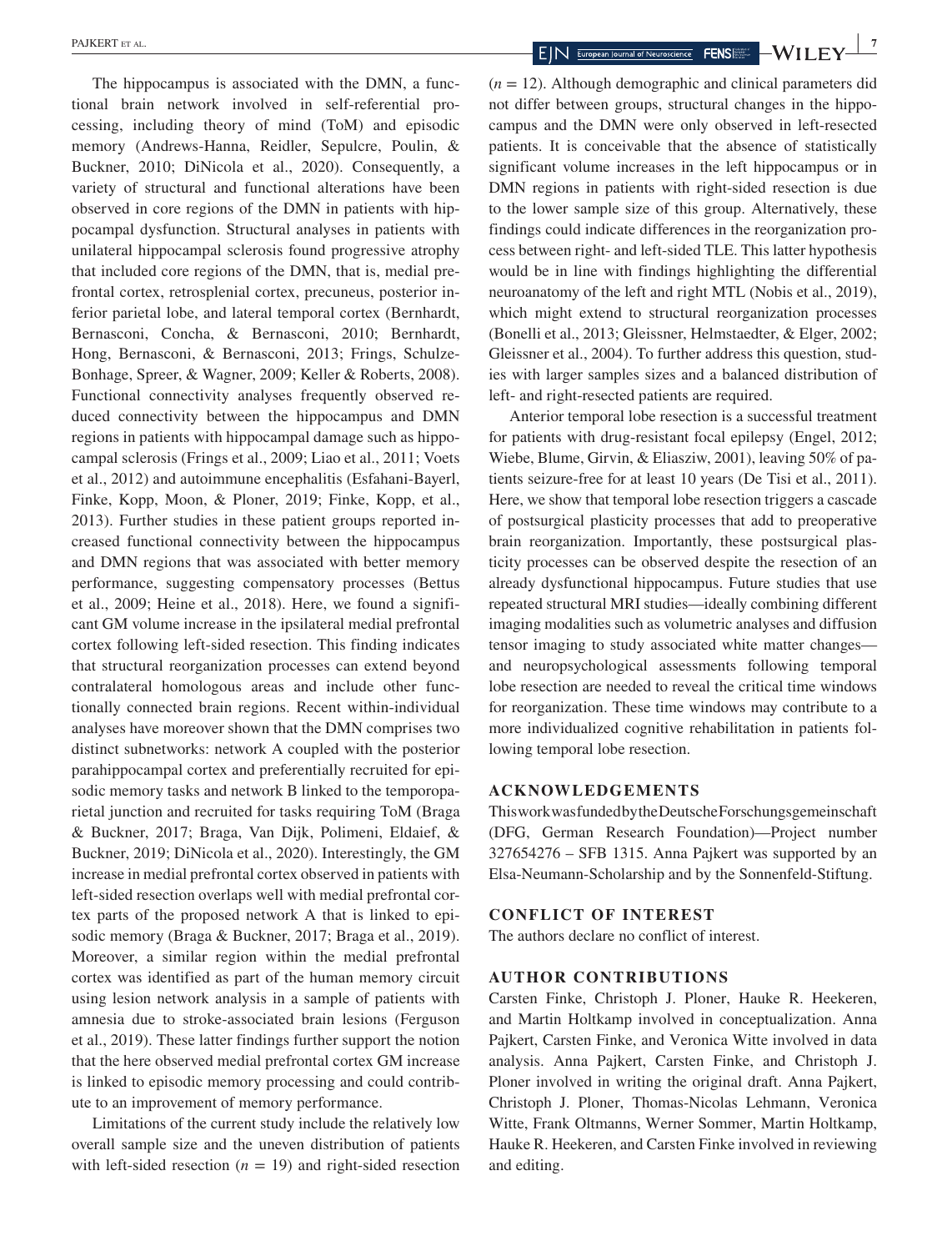The data that support the findings of this study are available from the corresponding author upon reasonable request.

### **ORCID**

*Carsten Finke* **<https://orcid.org/0000-0002-7665-1171>** 

### **REFERENCES**

- Addis, D. R., Moscovitch, M., & McAndrews, M. P. (2007). Consequences of hippocampal damage across the autobiographical memory network in left temporal lobe epilepsy. *Brain*, *130*, 2327– 2342. <https://doi.org/10.1093/brain/awm166>
- Andersson, J. L. R., Jenkinson, M., & Smith, S. (2007). *Non-linear registration, aka spatial normalisation. FMRIB Technial Report TR07JA2*. Oxford, UK: FMRIB Centre, 22. [https://www.fmrib.](https://www.fmrib.ox.ac.uk/datasets/techrep/tr07ja2/tr07ja2.pdf) [ox.ac.uk/datasets/techrep/tr07ja2/tr07ja2.pdf.](https://www.fmrib.ox.ac.uk/datasets/techrep/tr07ja2/tr07ja2.pdf)
- Andrews-Hanna, J. R., Reidler, J. S., Sepulcre, J., Poulin, R., & Buckner, R. L. (2010). Functional-anatomic fractionation of the brain's default network. *Neuron*, *65*, 550–562. [https://doi.org/10.1016/j.](https://doi.org/10.1016/j.neuron.2010.02.005) [neuron.2010.02.005](https://doi.org/10.1016/j.neuron.2010.02.005)
- Bernhardt, B. C., Bernasconi, N., Concha, L., & Bernasconi, A. (2010). Cortical thickness analysis in temporal lobe epilepsy: Reproducibility and relation to outcome. *Neurology*, *74*, 1776–1784. <https://doi.org/10.1212/WNL.0b013e3181e0f80a>
- Bernhardt, B. C., Hong, S., Bernasconi, A., & Bernasconi, N. (2013). Imaging structural and functional brain networks in temporal lobe epilepsy. *Frontiers in Human Neuroscience*, *7*, 624.
- Bettus, G., Guedj, E., Joyeux, F., Confort-Gouny, S., Soulier, E., Laguitton, V., … Guye, M. (2009). Decreased basal fMRI functional connectivity in epileptogenic networks and contralateral compensatory mechanisms. *Human Brain Mapping*, *30*, 1580–1591.
- Bonelli, S. B., Powell, R. H. W., Yogarajah, M., Samson, R. S., Symms, M. R., Thompson, P. J., … Duncan, J. S. (2010). Imaging memory in temporal lobe epilepsy: Predicting the effects of temporal lobe resection. *Brain*, *133*, 1186–1199. [https://doi.org/10.1093/brain/](https://doi.org/10.1093/brain/awq006) [awq006](https://doi.org/10.1093/brain/awq006)
- Bonelli, S. B., Thompson, P. J., Yogarajah, M., Powell, R. H. W., Samson, R. S., McEvoy, A. W., … Duncan, J. S. (2013). Memory reorganization following anterior temporal lobe resection: A longitudinal functional MRI study. *Brain*, *136*, 1889–1900. [https://doi.](https://doi.org/10.1093/brain/awt105) [org/10.1093/brain/awt105](https://doi.org/10.1093/brain/awt105)
- Braga, R. M., & Buckner, R. L. (2017). Parallel interdigitated distributed networks within the individual estimated by intrinsic functional connectivity. *Neuron*, *95*, 457.e5–471.e5. [https://doi.org/10.1016/j.](https://doi.org/10.1016/j.neuron.2017.06.038) [neuron.2017.06.038](https://doi.org/10.1016/j.neuron.2017.06.038)
- Braga, R. M., Van Dijk, K. R. A., Polimeni, J. R., Eldaief, M. C., & Buckner, R. L. (2019). Parallel distributed networks resolved at high resolution reveal close juxtaposition of distinct regions. *Journal of Neurophysiology*, *121*, 1513–1534.
- Braun, M., Finke, C., Ostendorf, F., Lehmann, T.-N., Hoffmann, K.- T., & Ploner, C. J. (2008). Reorganization of associative memory in humans with long-standing hippocampal damage. *Brain*, *131*, 2742–2750. <https://doi.org/10.1093/brain/awn191>
- Buckner, R. L., Andrews-Hanna, J. R., & Schacter, D. L. (2008). The brain's default network: Anatomy, function, and relevance to disease. *Annals of the New York Academy of Sciences*, *1124*, 1–38.
- Das, S. R., Mechanic-Hamilton, D., Korczykowski, M., Pluta, J., Glynn, S., Avants, B. B., … Yushkevich, P. A. (2009). Structure specific analysis of the hippocampus in temporal lobe epilepsy. *Hippocampus*, *19*, 517–525.
- De Tisi, J., Bell, G. S., Peacock, J. L., McEvoy, A. W., Harkness, W. F., Sander, J. W., & Duncan, J. S. (2011). The long-term outcome of adult epilepsy surgery, patterns of seizure remission, and relapse: A cohort study. *Lancet*, *378*, 1388–1395. [https://doi.org/10.1016/](https://doi.org/10.1016/S0140-6736(11)60890-8) [S0140-6736\(11\)60890-8](https://doi.org/10.1016/S0140-6736(11)60890-8)
- DiNicola, L. M., Braga, R. M., & Buckner, R. L. (2020). Parallel distributed networks dissociate episodic and social functions within the individual. *Journal of Neurophysiology*, *123*, 1144–1179.
- Douaud, G., MacKay, C., Andersson, J., James, S., Quested, D., Ray, M. K., … James, A. (2009). Schizophrenia delays and alters maturation of the brain in adolescence. *Brain*, *132*, 2437–2448. [https://doi.](https://doi.org/10.1093/brain/awp126) [org/10.1093/brain/awp126](https://doi.org/10.1093/brain/awp126)
- Draganski, B., Gaser, C., Kempermann, G., Kuhn, H. G., Winkler, J., Buchel, C., & May, A. (2006). Temporal and spatial dynamics of brain structure changes during extensive learning. *Journal of Neuroscience*, *26*, 6314–6317.
- Duzel, E., Van Praag, H., & Sendtner, M. (2016). Can physical exercise in old age improve memory and hippocampal function? *Brain*, *139*, 662–673.<https://doi.org/10.1093/brain/awv407>
- Engel, J. (2012). Early surgical therapy for drug-resistant temporal lobe epilepsy. *JAMA*, *307*, 922. <https://doi.org/10.1001/jama.2012.220>
- Erickson, K. I., Voss, M. W., Prakash, R. S., Basak, C., Szabo, A., Chaddock, L., … Kramer, A. F. (2011). Exercise training increases size of hippocampus and improves memory. *Proceedings of the National Academy of Sciences of the United States of America*, *108*, 3017–3022.
- Esfahani-Bayerl, N., Finke, C., Kopp, U., Moon, D.-U., & Ploner, C. J. (2019). Musical memory and hippocampus revisited: Evidence from a musical layperson with highly selective hippocampal damage. *Cortex*, *119*, 519–527. [https://doi.org/10.1016/j.](https://doi.org/10.1016/j.cortex.2018.12.023) [cortex.2018.12.023](https://doi.org/10.1016/j.cortex.2018.12.023)
- Ferguson, M. A., Lim, C., Cooke, D., Darby, R. R., Wu, O., Rost, N. S., … Fox, M. D. (2019). A human memory circuit derived from brain lesions causing amnesia. *Nature Communications*, *10*, 3497.
- Figueiredo, P., Santana, I., Teixeira, J., Cunha, C., Machado, E., Sales, F., … Castelo-Branco, M. (2008). Adaptive visual memory reorganization in right medial temporal lobe epilepsy. *Epilepsia*, *49*, 1395– 1408. <https://doi.org/10.1111/j.1528-1167.2008.01629.x>
- Finke, C., Bruehl, H., Düzel, E., Heekeren, H. R., & Ploner, C. J. (2013). Neural correlates of short-term memory reorganization in humans with hippocampal damage. *Journal of Neuroscience*, *33*, 11061–11069.
- Finke, C., Kopp, U. A., Scheel, M., Pech, L.-M., Soemmer, C., & Schlichting, J., … Paul, F. (2013). Functional and structural brain changes in anti-N-methyl-D-aspartate receptor encephalitis. *Annals of Neurology*, *74*, 284–296.
- Fotuhi, M., Do, D., & Jack, C. (2012). Modifiable factors that alter the size of the hippocampus with ageing. *Nature Reviews Neurology*, *8*, 189–202.
- Frings, L., Schulze-Bonhage, A., Spreer, J., & Wagner, K. (2009). Remote effects of hippocampal damage on default network connectivity in the human brain. *Journal of Neurology*, *256*, 2021–2029.
- Gleissner, U., Helmstaedter, C., & Elger, C. E. (2002). Memory reorganization in adult brain: Observations in three patients with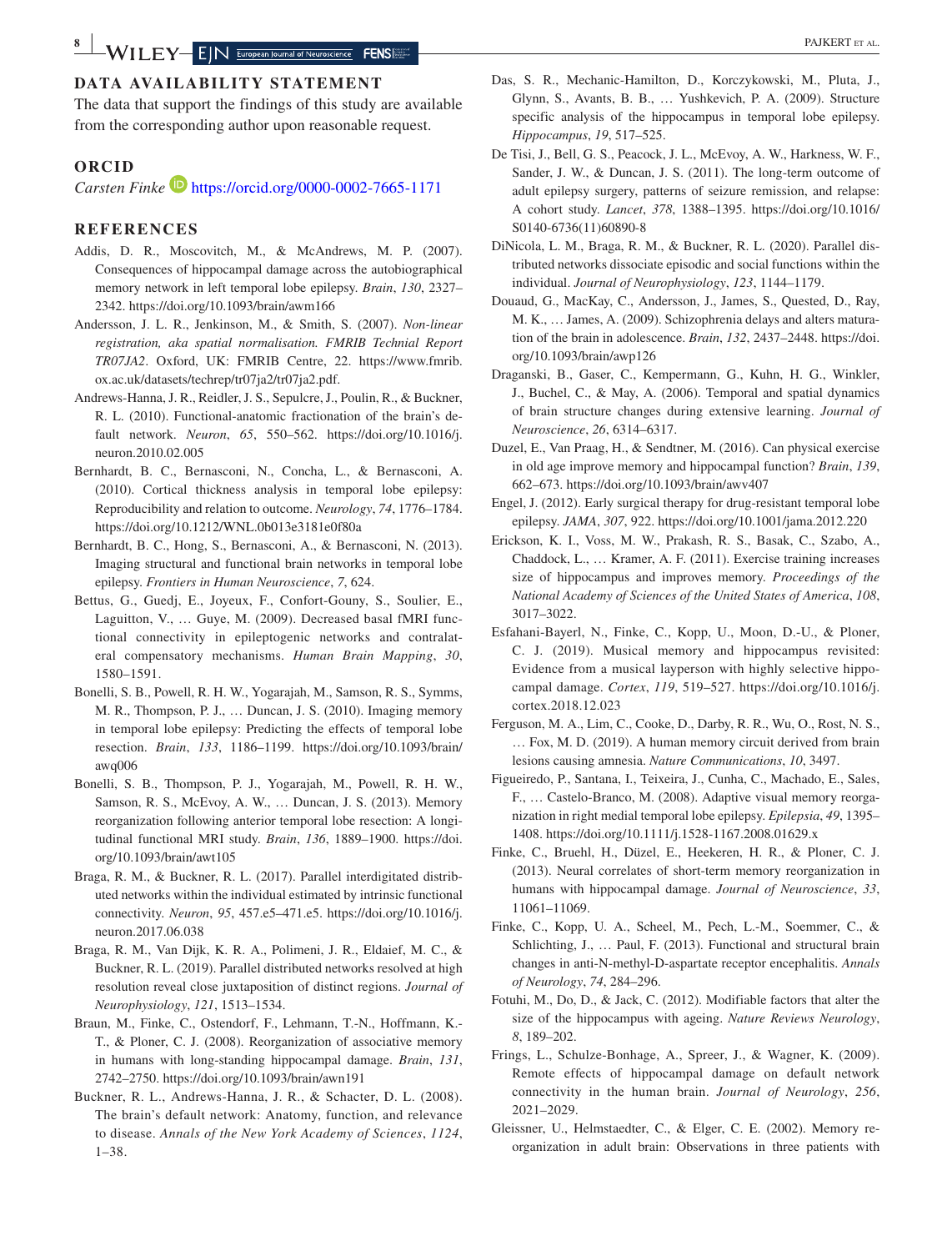temporal lobe epilepsy. *Epilepsy Research*, *48*, 229–234. [https://doi.](https://doi.org/10.1016/S0920-1211(01)00333-3) [org/10.1016/S0920-1211\(01\)00333-3](https://doi.org/10.1016/S0920-1211(01)00333-3)

- Gleissner, U., Helmstaedter, C., Schramm, J., & Elger, C. E. (2004). Memory outcome after selective amygdalohippocampectomy in patients with temporal lobe epilepsy: One-year follow-up. *Epilepsia*, *45*, 960–962. <https://doi.org/10.1111/j.0013-9580.2004.42203.x>
- Gleissner, U., Sassen, R., Schramm, J., Elger, C. E., & Helmstaedter, C. (2005). Greater functional recovery after temporal lobe epilepsy surgery in children. *Brain*, *128*, 2822–2829. [https://doi.org/10.1093/](https://doi.org/10.1093/brain/awh597) [brain/awh597](https://doi.org/10.1093/brain/awh597)
- Heine, J., Prüss, H., Kopp, U. A., Wegner, F., Then Bergh, F., Münte, T., … Finke, C. (2018). Beyond the limbic system: Disruption and functional compensation of large-scale brain networks in patients with anti-LGI1 encephalitis. *Journal of Neurology, Neurosurgery and Psychiatry*, *89*, 1191–1199.
- Helmstaedter, C., Lendt, M., & Lux, S. (2000). *VLMT: Verbaler Lernund Merkfähigkeitstest*.
- Helmstaedter, C., Richter, S., Röske, S., Oltmanns, F., Schramm, J., & Lehmann, T.-N. (2008). Differential effects of temporal pole resection with amygdalohippocampectomy versus selective amygdalohippocampectomy on material-specific memory in patients with mesial temporal lobe epilepsy. *Epilepsia*, *49*, 88–97. [https://doi.](https://doi.org/10.1111/j.1528-1167.2007.01386.x) [org/10.1111/j.1528-1167.2007.01386.x](https://doi.org/10.1111/j.1528-1167.2007.01386.x)
- Keller, S. S., & Roberts, N. (2008). Voxel-based morphometry of temporal lobe epilepsy: An introduction and review of the literature. *Epilepsia*, *49*, 741–757. [https://doi.](https://doi.org/10.1111/j.1528-1167.2007.01485.x) [org/10.1111/j.1528-1167.2007.01485.x](https://doi.org/10.1111/j.1528-1167.2007.01485.x)
- Kühn, S., Gleich, T., Lorenz, R. C., Lindenberger, U., & Gallinat, J. (2014). Playing Super Mario induces structural brain plasticity: Gray matter changes resulting from training with a commercial video game. *Molecular Psychiatry*, *19*, 265–271.
- Lehrl, S. (2005). *Mehrfachwahl-Wortschatz-Intelligenztest*. Göttingen, Germany: Hogrefe Verlag.
- Liao, W., Zhang, Z., Pan, Z., Mantini, D., Ding, J., Duan, X., … Chen, H. (2011). Default mode network abnormalities in mesial temporal lobe epilepsy: A study combining fMRI and DTI. *Human Brain Mapping*, *32*, 883–895. <https://doi.org/10.1002/hbm.21076>
- Maguire, E. A., Gadian, D. G., Johnsrude, I. S., Good, C. D., Ashburner, J., Frackowiak, R. S., & Frith, C. D. (2000). Navigation-related structural change in the hippocampi of taxi drivers. *Proceedings of the National Academic of Sciences of the United States America*, *97*, 4398–4403.
- Mufson, E. J., Mahady, L., Waters, D., Counts, S. E., Perez, S. E., DeKosky, S. T., … Binder, L. I. (2015). Hippocampal plasticity during the progression of Alzheimer's disease. *Neuroscience*, *309*, 51–67.<https://doi.org/10.1016/j.neuroscience.2015.03.006>
- Nobis, L., Manohar, S. G., Smith, S. M., Alfaro-Almagro, F., Jenkinson, M., Mackay, C. E., & Husain, M. (2019). Hippocampal volume across age: Nomograms derived from over 19,700 people in UK Biobank. *NeuroImage Clinical*, *23*, 101904. [https://doi.](https://doi.org/10.1016/j.nicl.2019.101904) [org/10.1016/j.nicl.2019.101904](https://doi.org/10.1016/j.nicl.2019.101904)
- Oldfield, R. C. (1971). The assessment and analysis of handedness: The Edinburgh inventory. *Neuropsychologia*, *9*, 97–113. [https://doi.](https://doi.org/10.1016/0028-3932(71)90067-4) [org/10.1016/0028-3932\(71\)90067-4](https://doi.org/10.1016/0028-3932(71)90067-4)
- Pajonk, F.-G., Wobrock, T., Gruber, O., Scherk, H., Berner, D., Kaizl, I., … Falkai, P. (2010). Hippocampal plasticity in response to exercise in schizophrenia. *Archives of General Psychiatry*, *67*, 133–143.
- Peer, M., Salomon, R., Goldberg, I., Blanke, O., & Arzy, S. (2015). Brain system for mental orientation in space, time, and person. *Proceedings of the National Academy of Sciences of the United States of America*, *112*, 11072–11077.
- Powell, H. W. R., Richardson, M. P., Symms, M. R., Boulby, P. A., Thompson, P. J., Duncan, J. S., & Koepp, M. J. (2007). Reorganization of verbal and nonverbal memory in temporal lobe epilepsy due to unilateral hippocampal sclerosis. *Epilepsia*, *48*, 1512–1525.<https://doi.org/10.1111/j.1528-1167.2007.01053.x>
- Rausch, R., Kraemer, S., Pietras, C. J., Le, M., Vickrey, B. G., & Passaro, E. A. (2003). Early and late cognitive changes following temporal lobe surgery for epilepsy. *Neurology*, *60*, 951–959. [https://](https://doi.org/10.1212/01.WNL.0000048203.23766.A1) [doi.org/10.1212/01.WNL.0000048203.23766.A1](https://doi.org/10.1212/01.WNL.0000048203.23766.A1)
- Richardson, M. P., Strange, B. A., Duncan, J. S., & Dolan, R. J. (2003). Preserved verbal memory function in left medial temporal pathology involves reorganisation of function to right medial temporal lobe. *NeuroImage*, *20*, 112–119. [https://doi.org/10.1016/j.neuro](https://doi.org/10.1016/j.neuroimage.2003.09.008) [image.2003.09.008](https://doi.org/10.1016/j.neuroimage.2003.09.008)
- Rorden, C., Karnath, H.-O., & Bonilha, L. (2007). Improving Lesion-Symptom Mapping. *Journal of Cognitive Neuroscience*, *19*, 1081–1088.
- Rosen, A. C., Sugiura, L., Kramer, J. H., Whitfield-Gabrieli, S., & Gabrieli, J. D. (2011). Cognitive training changes hippocampal function in mild cognitive impairment: A pilot study. *Journal of Alzheimer's Disease*, *26*(Suppl 3), 349–357. [https://doi.org/10.3233/](https://doi.org/10.3233/JAD-2011-0009) [JAD-2011-0009](https://doi.org/10.3233/JAD-2011-0009)
- Sagi, Y., Tavor, I., Hofstetter, S., Tzur-Moryosef, S., Blumenfeld-Katzir, T., & Assaf, Y. (2012). Learning in the fast lane: New insights into neuroplasticity. *Neuron*, *73*, 1195–1203. [https://doi.org/10.1016/j.](https://doi.org/10.1016/j.neuron.2012.01.025) [neuron.2012.01.025](https://doi.org/10.1016/j.neuron.2012.01.025)
- Shin, M.-S., Park, S.-Y., Park, S.-R., Seol, S.-H., & Kwon, J. S. (2006). Clinical and empirical applications of the Rey-Osterrieth complex figure test. *Nature Protocols*, *1*, 892–899.
- Shirer, W. R., Ryali, S., Rykhlevskaia, E., Menon, V., & Greicius, M. D. (2012). Decoding subject-driven cognitive states with whole-brain connectivity patterns. *Cerebral Cortex*, *22*, 158–165. [https://doi.](https://doi.org/10.1093/cercor/bhr099) [org/10.1093/cercor/bhr099](https://doi.org/10.1093/cercor/bhr099)
- Sidhu, M. K., Stretton, J., Winston, G. P., Bonelli, S., Centeno, M., Vollmar, C., … Duncan, J. S. (2013). A functional magnetic resonance imaging study mapping the episodic memory encoding network in temporal lobe epilepsy. *Brain*, *136*, 1868–1888. [https://doi.](https://doi.org/10.1093/brain/awt099) [org/10.1093/brain/awt099](https://doi.org/10.1093/brain/awt099)
- Sidhu, M. K., Stretton, J., Winston, G. P., McEvoy, A. W., Symms, M., Thompson, P. J., … Duncan, J. S. (2016). Memory network plasticity after temporal lobe resection: A longitudinal functional imaging study. *Brain*, *139*, 415–430.<https://doi.org/10.1093/brain/awv365>
- Sidhu, M. K., Stretton, J., Winston, G. P., Symms, M., Thompson, P. J., Koepp, M. J., & Duncan, J. S. (2015). Factors affecting reorganisation of memory encoding networks in temporal lobe epilepsy. *Epilepsy Research*, *110*, 1–9.
- Smith, S. M. (2002). Fast robust automated brain extraction. *Human Brain Mapping*, *17*, 143–155.
- Stretton, J., Sidhu, M. K., Winston, G. P., Bartlett, P., McEvoy, A. W., Symms, M. R., … Duncan, J. S. (2014). Working memory network plasticity after anterior temporal lobe resection: A longitudinal functional magnetic resonance imaging study. *Brain*, *137*, 1439–1453. <https://doi.org/10.1093/brain/awu061>
- Stretton, J., Winston, G. P., Sidhu, M., Bonelli, S., Centeno, M., Vollmar, C., … Duncan, J. S. (2013). Disrupted segregation of working memory networks in temporal lobe epilepsy. *NeuroImage Clinical*, *2*, 273–281.
- Tavor, I., Hofstetter, S., & Assaf, Y. (2013). Micro-structural assessment of short term plasticity dynamics. *NeuroImage*, *81*, 1–7. [https://doi.](https://doi.org/10.1016/j.neuroimage.2013.05.050) [org/10.1016/j.neuroimage.2013.05.050](https://doi.org/10.1016/j.neuroimage.2013.05.050)